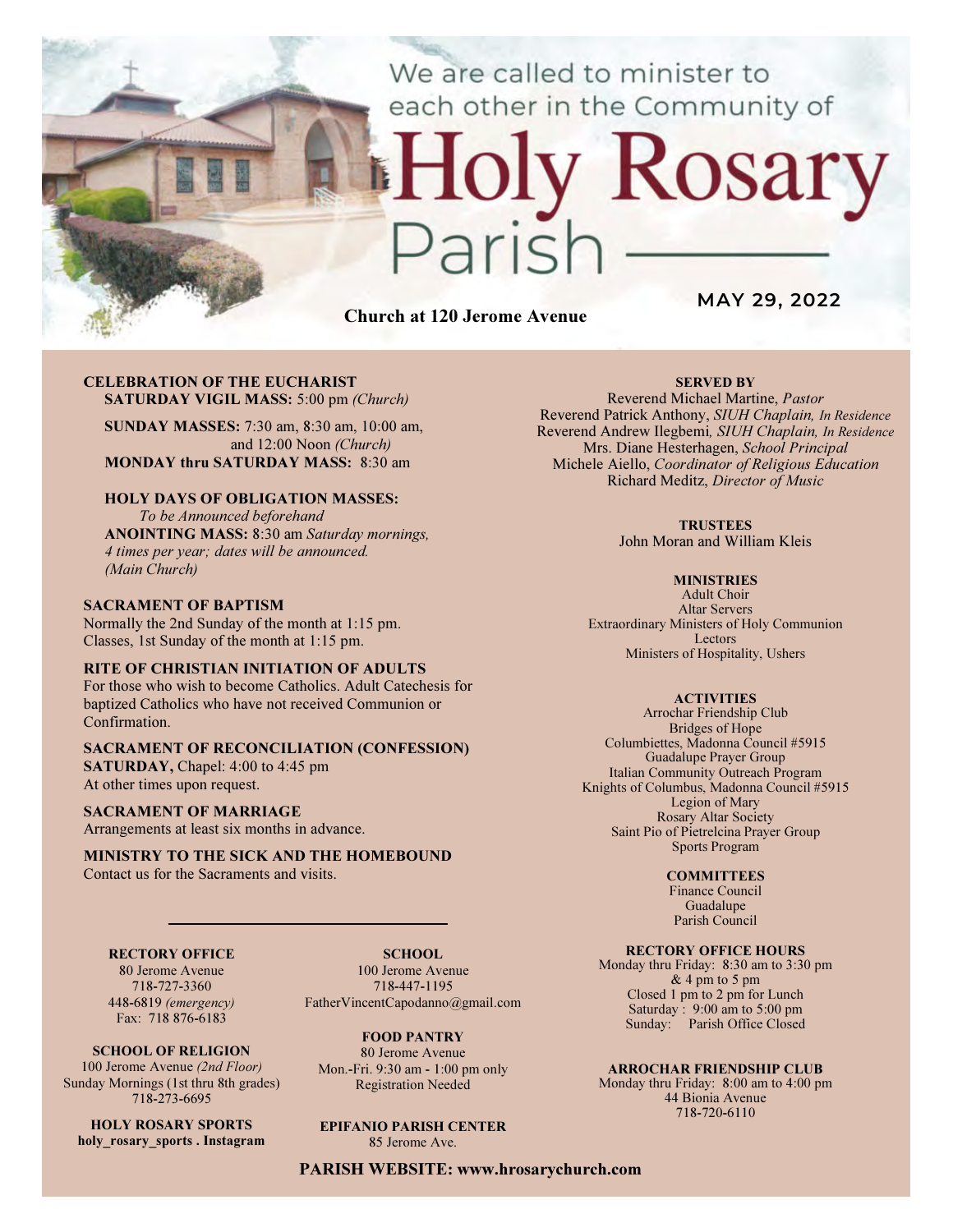

SUNDAY, May 29, 2022

MONDAY, May 30, 2022 - Memorial Day Rectory Office Closed - No Parish Activities



TUESDAY, May 31, 2022 7:00 pm - Spanish Prayer Group, Church NAMI - Parish Center, Room 4

WEDNESDAY, June 1, 2022 7:00 pm - South Beach Civic, Parish Center, Rooms 2 & 3

THURSDAY, June 2, 2022 8:00 pm - Columbiettes, Parish Center, Rooms 2 & 3

FRIDAY, June 3, 2022

SATURDAY, June 4, 2022 Mission Preacher at 5 pm Mass 4:00 - 4:45 pm - Confessions, Daily Mass Chapel

SUNDAY, June 5, 2022 Mission Preacher at all Masses this weekend 1:15 pm - Baptism Class, Church

# Mission Preacher Weekend June 4th & 5th

Father Jerry Aman, SJ was an upstate New York farm boy who went to Mc Quaid Jesuit High School and then joined the Jesuits in 1962. He has been in Africa for the past 37 years, 28 of those in Nigeria and 9 in Zimbabwe. He is presently working in St. Joseph's Parish in Benin City, Nigeria, a very large low to middle income parish. The parish is noted for being a Spirit-filled parish and one that is very much centered on the poor with several dynamic outreach programs. He will be doing Mission Preaching to try to raise funds for the parish and its programs as well as other Jesuit works in West Africa.



The Cardinal's Appeal is underway now in our Parish. Our goal is \$55,000. To date \$32,261 has been pledged from 117 gifts. This is 58% of our goal.

# Religious Education Program

 We thank Michele Guido for her three years of service to Holy Rosary Parish as Coordinator of Religious Education and for her commitment to our children and parish during the many years she has taught in our program. This was especially true during COVID 19 pandemic when Ms. Guido shifted the program to being done remotely, which was no easy task. Her time here was appreciated by all.

 Ms. Guido informed me that she will not be returning as our Coordinator next year as she is moving after her recent marriage. We wish her well upon her future endeavors and marriage.

 I will be making an announcement regarding a new Coordinator in the very near future.

# FATHERS DAY MASS CARDS

Father's Day is Sunday, June 19th and Mass Cards are available in the rear of the church for our Novena of Masses for fathers living or deceased or you may use the envelope in the packet mailed home to you. The envelopes can be placed in the collection basket.

Atlantic City Bus Trip by Madonna Council Thursday, June 9, 2022 All proceeds benefit Holy Rosary Church Epifanio Roof Repair 8 am Breakfast, 8:30 am Departure Cost: \$45 for a great Breakfast & Bus Ride To Resorts Casino in Atlantic City. \$18.00 in Casino Credit upon arrival! 50/50's there & back Departs from Holy Rosary Epifanio Parish Center 85 Jerome Avenue at 8:30 am For more information or to register call: PGK, Joe Cammarata at 718-981-9237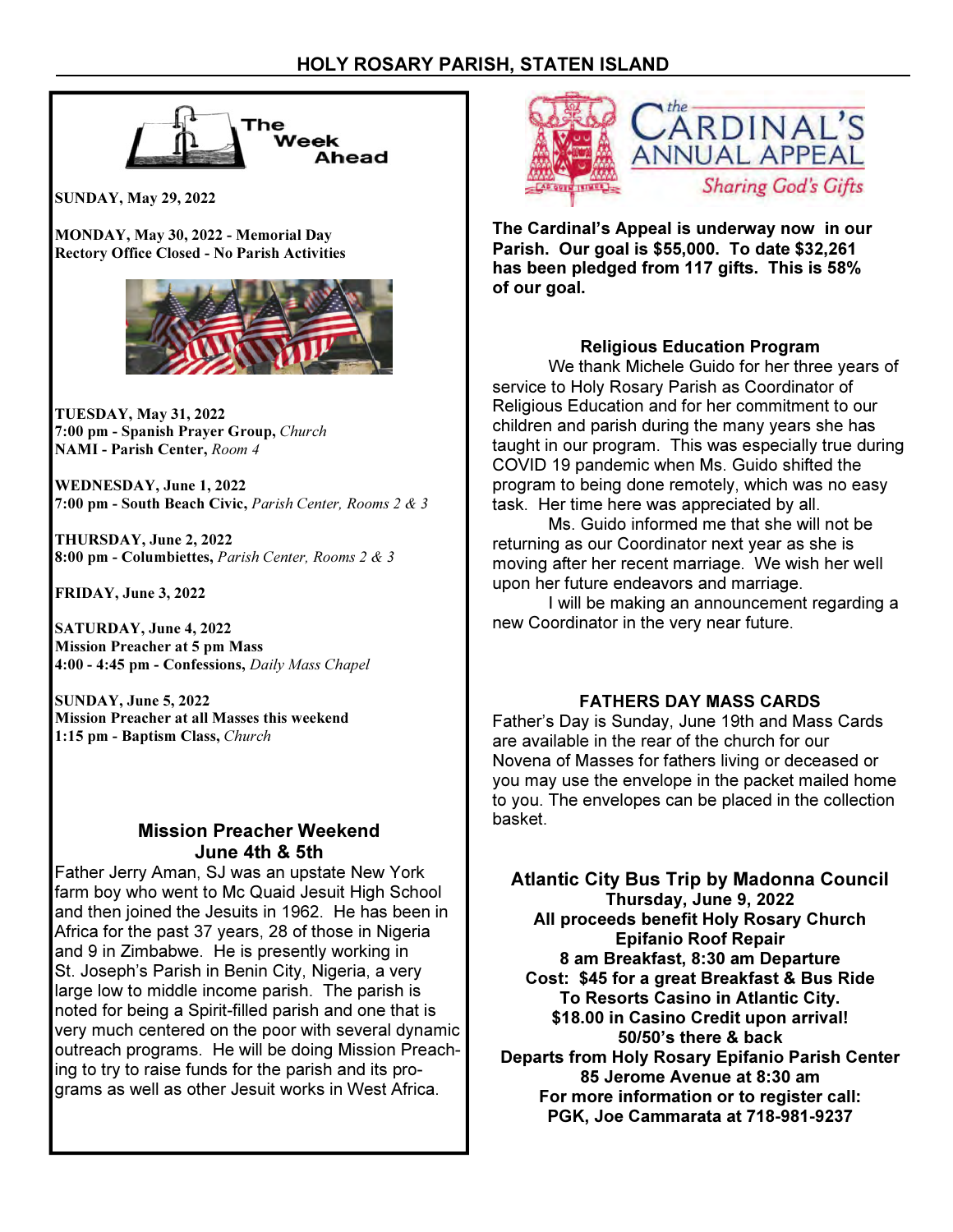# SEVENTH SUNDAY OF EASTER



20th Anniversary of the Canonization of Padre Pio & the 10th Anniversary of the St. Pio of Pietrelcina Society Celebration Dinner Thursday, June 16th 6:30 to 10:30 pm at the Staaten

Please call for Reservations as soon as possible Santina Consolino 718-442-5466 Edna Besabe 646-483-7583 Josephine Moscato 718 273-9405 Cost of Dinner is \$75 per person Gift Basket Raffle & 50/50 proceeds to support the Holy Rosary Food Pantry & Padre Pio's Ministries

## DON'T FORGET TO GET YOUR SUPER 50/50 RAFFLE FOR THE MONTH OF MAY! The Winner will be Drawn the Last Day of the Month & the winning amount will be printed in the Bulletin A Reminder that the Donation is \$5.00

 You will find a yellow envelope for this Raffle in the packet mailed home to you. If you want to enter more than once, additional envelopes are available in the Hospitality Room. Drop the envelope in the Collection Basket or Bring to the Rectory. You may fill out as many envelopes as you like. Send in your envelopes now for May and let's build up the jackpot! The April winner received \$195.

## REMINDER

Our Summer Mass Schedule takes effect on June 1st and continues through Labor Day:



# BAPTISMS

Baptisms will be celebrated on the SECOND SUNDAY of the month at 1:15 pm. Baptismal Classes will be held on the FIRST SUNDAY of the month at 1:15 pm. Please call the Rectory to make arrangements for the Baptism and to fill out the

Saturday Evening: 5 pm Sunday Morning: 7:30 am, 10 am & 12 Noon There will be NO 8:30 am Mass during this time

If you would like to sign up for online giving please visit https://hrosarychurchgiving.com/

## MASSES

 Due to the shortage of priests at Holy Rosary, we are unable to accept separate, private memorial masses on the anniversary of death any longer.

 Please reserve a mass, shared or otherwise, for your deceased loved one upon the opening of the Mass Book each year.



# WEDDING BANNS

II James Incorvaia & Mia Raftery

# AND IN ALL THINGS GIVE THANKS

| May 22, 2022 Adult Collection<br>May 22, 2022 Children's Collection | \$4,662.00<br>\$114.00 |
|---------------------------------------------------------------------|------------------------|
| May 23, 2021 Adult Collection                                       | \$4,317.00             |
| May 23, 2021 Children's Collection                                  | \$15.00                |
|                                                                     |                        |
|                                                                     |                        |

This Week's On Line Giving by 24 users \$753.00

Our Weekly Parish Operation Experiences are \$18,298.